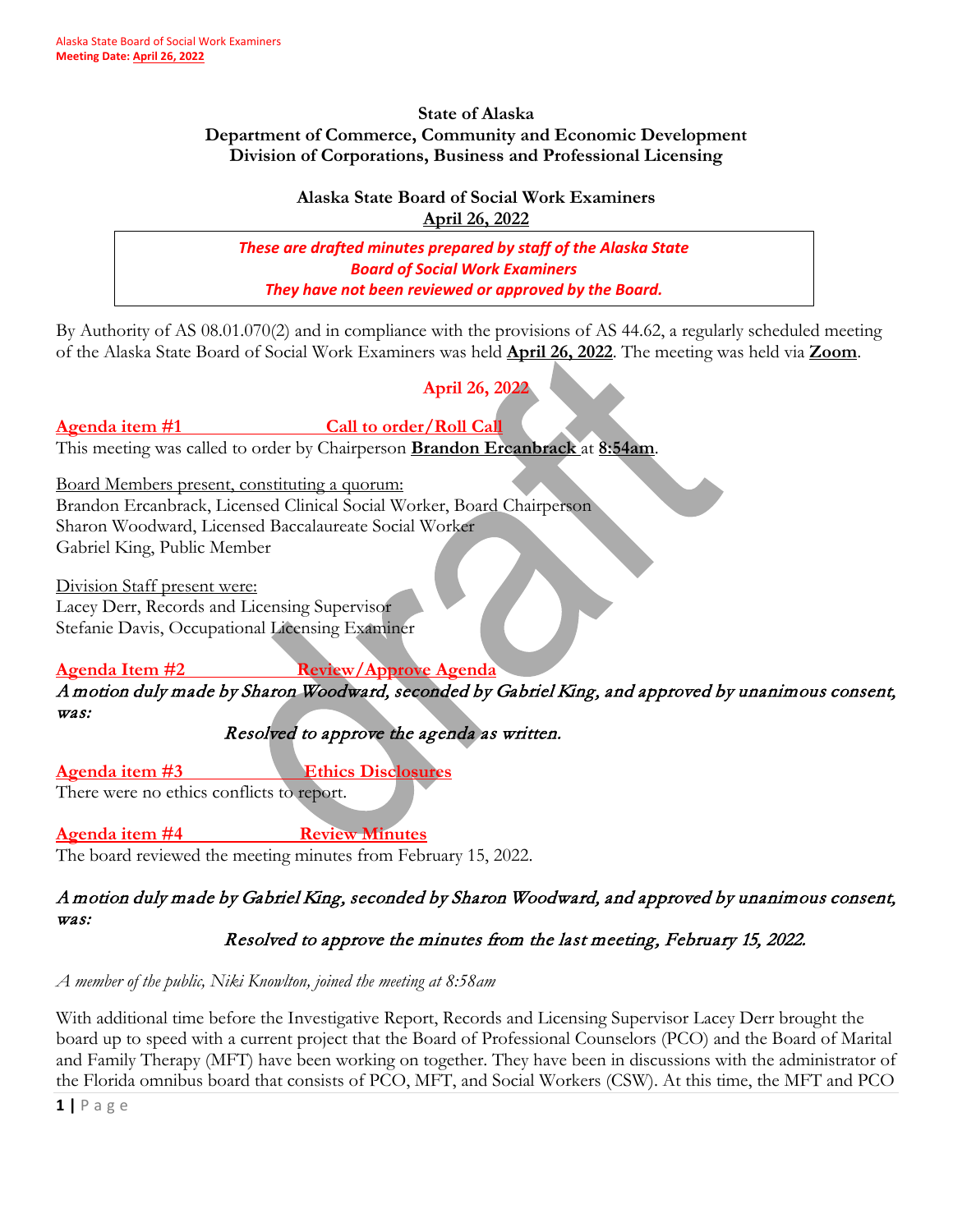boards are in the beginning talks of what an omnibus board would look like. They are currently experiencing an increase of applicants and board business and are looking at ways to streamline their processes. If the social work board has any questions they would like RLS Derr to pass on to the Florida administrator, the board should email these questions to OLE Davis.

Chairperson Brandon Ercanbrack can see the rational if they are struggling to meet quorum, or if a board has fewer applicants and therefore financially they are needing to combine. He would like to know: what is the structure of their board? Do meetings last longer since they have three licenses types? What is the day-to-day operation like? How long is the process of application approvals?

RLS Derr states that the biggest difference in these jurisdictions is delegatory power. Staff can issue licenses to credentialed applicants that have no issues with their applications, no yes answers, etc. Looking at assigning that delegatory power rather than combining to an omnibus board may be a good first step. The reported turn-around time is 1-2 weeks if delegatory powers are given to staff. Lacey will see if this is a regulation or statutory change and get back to Brandon. He would be interested in giving staff that ability.

With additional time before the Investigative Report, the board elected to move on to Old Business.

## **Agenda item #5 Investigative Report**

*Investigator III Josh Hardy, and Paralegal II Marilyn Zimmerman joined the meeting at 9:08am Paralegal II Brian Suprise joined the meeting at 9:11am*

Josh Hardy joined the meeting to deliver the investigative report. The report covered February 2, 2022 through April 11, 2022. There are currently 13 open cases in various statuses, and 5 were closed.

Brandon noted there are few cases with a case number beginning with 2022. He is curious if there has been any reduction this year. Investigator Hardy stated that at least in the very beginning of 2022, there has been a reduction of cases.

## A motion duly made by Gabriel King, seconded by Sharon Woodward, and approved by unanimous consent, was:

 Resolved that the Alaska State Board of Social Work Examiners enter into executive session in accordance with Alaska Statute 44.62.310(c), and the Alaska Constitutional Right to Privacy Provisions, for the purpose of discussing subjects that tend to prejudice the reputation and character of any person, provided the person may request a public discussion. Board staff to remain present: Stefanie Davis, Lacey Derr, Josh Hardy, Marilyn Zimmerman, and Brian Suprise.

*The board went off record into Executive Session at 9:17am Back on the record at 9:22am*

A motion duly made by Sharon Woodward, seconded by Gabriel King, and approved by unanimous consent, was:

Resolved to approve the Consent Agreement for Case No. 2021-001138 as presented

A motion duly made by Sharon Woodward, seconded by Gabriel King, and approved by unanimous consent, was:

Resolved to approve the Consent Agreement for Case No. 2021-001035 as presented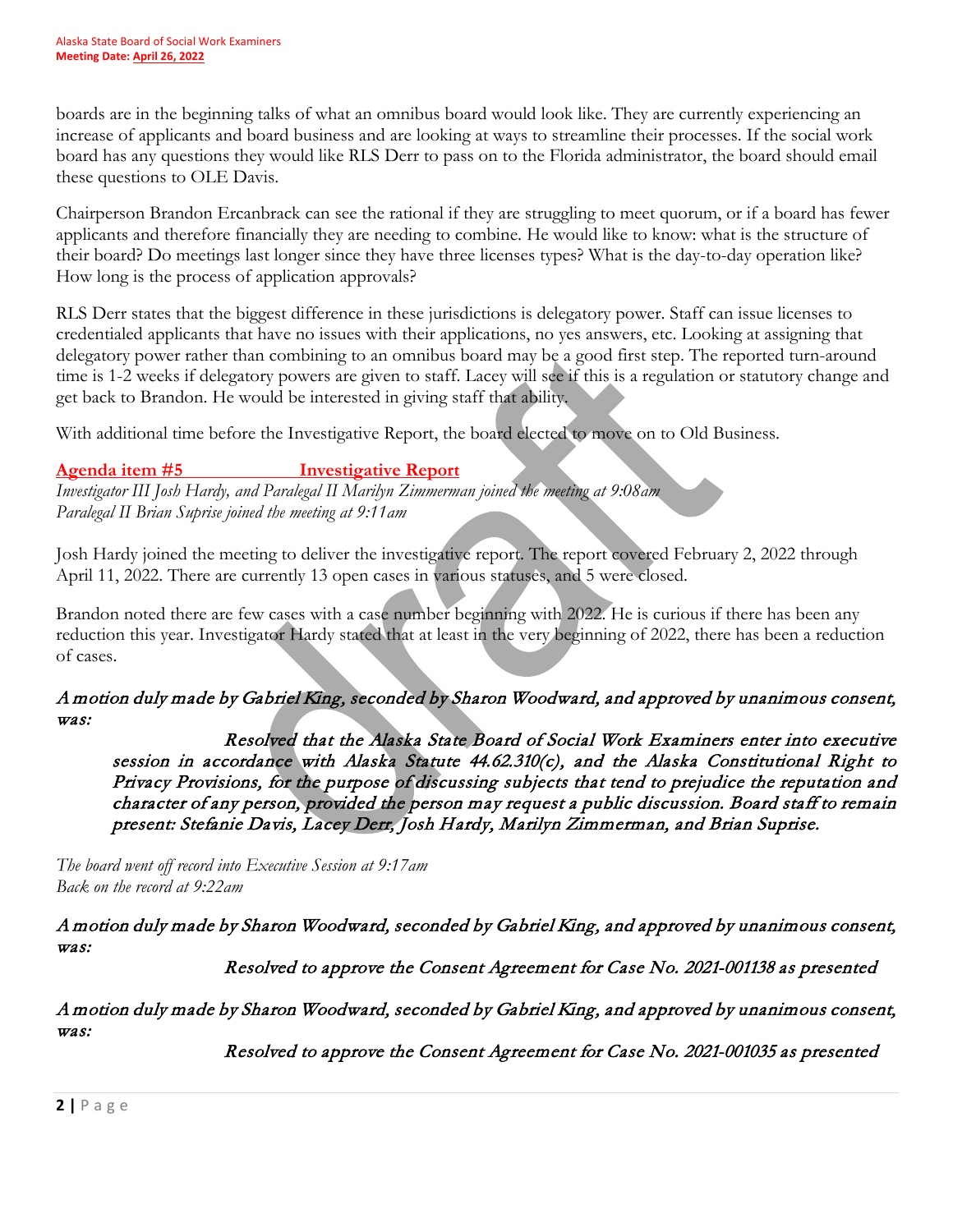*Josh Hardy, Marilyn Zimmerman, and Brian Suprise left the meeting at 9:22am*

**Agenda item #6 Application Review**

A motion duly made by Sharon Woodward, seconded by Gabriel King, and approved by unanimous consent, was:

 Resolved that the Alaska State Board of Social Work Examiners enter into executive session in accordance with Alaska Statute 44.62.310(c), and the Alaska Constitutional Right to Privacy Provisions, for the purpose of discussing subjects that tend to prejudice the reputation and character of any person, provided the person may request a public discussion. Board staff to remain present: Stefanie Davis, Lacey Derr.

*The board went off record into Executive Session at 9:26am Back on the record at 10:14am*

The board required additional time to discuss the applications, and continued discussions after lunch.

A motion duly made by Gabriel King, seconded by Sharon Woodward, and approved by unanimous consent, was:

 Resolved that the Alaska State Board of Social Work Examiners enter into executive session in accordance with Alaska Statute 44.62.310(c), and the Alaska Constitutional Right to Privacy Provisions, for the purpose of discussing subjects that tend to prejudice the reputation and character of any person, provided the person may request a public discussion. Board staff to remain present: Stefanie Davis, Lacey Derr.

*The board went off record into Executive Session at 12:47pm Back on the record at 1:20pm*

**After discussion, the board voted on the following motion by roll call vote: Move to approve the application for LMSW by Examination, License Number 187146 for K. Green:** 

|                    | <b>APPROVE</b> | <b>DENY</b> | <b>ABSTAIN</b> | <b>ABSENT</b> |  |
|--------------------|----------------|-------------|----------------|---------------|--|
| Brandon Ercanbrack |                | $\Delta$    |                |               |  |
| Gabriel King       |                |             |                |               |  |
| Sharon Woodward    |                | ∡⊾          |                |               |  |

MOTION DID NOT PASS in accordance with 12 AAC 18.140(c): The board will deny an application for licensure under AS 08.95 if the board determines that the applicant provided false or misleading statements or information on the application that relates to the applicant's qualifications for licensure under AS 08.95

**After discussion, the board voted on the following motion by roll call vote: Move to approve the application for LCSW by Credentials, License Number 188024 for L. Driver:** 

|                    | <b>APPROVE</b> | <b>DENY</b> | <b>ABSTAIN</b> | <b>ABSENT</b> |  |
|--------------------|----------------|-------------|----------------|---------------|--|
| Brandon Ercanbrack |                |             |                |               |  |
| Gabriel King       | △              |             |                |               |  |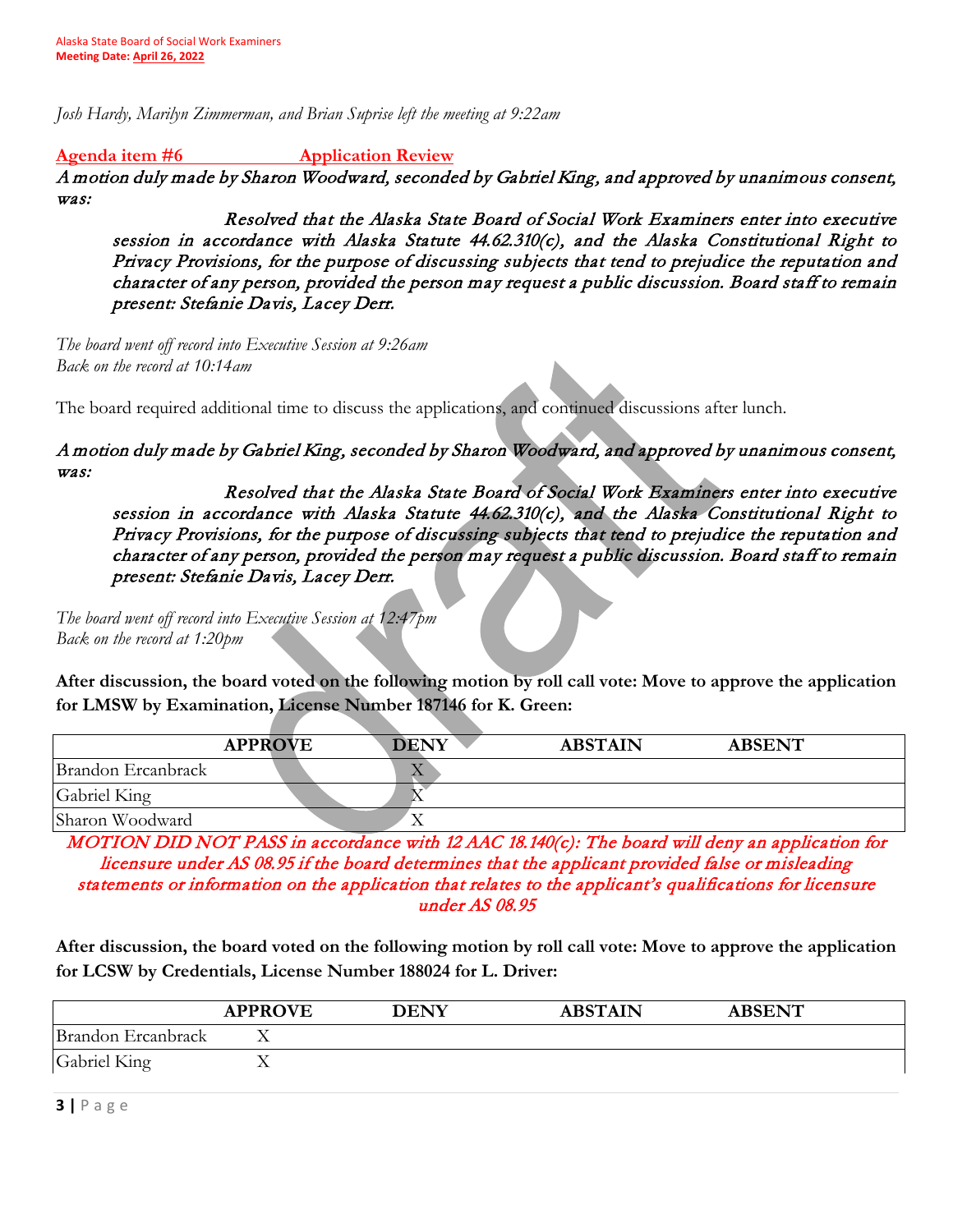Sharon Woodward X

#### MOTION PASSES

#### **Agenda item #7 Public Comment**

*Public comment period opened at 10:15am*

No persons present for public comment.

*The board took a brief at ease.*

#### **Agenda item #8 L. Hasten Discussion/Presentation – Naloxone Response**

*Lisa Wootton joined the meeting at 10:16am; Jennifer Silva joined the meeting at 10:26am; Lakeshia Hasten joined the meeting at 10:25am; Angela Giles joined the meeting at 10:26am; Quinn Kiger-Good joined the meeting at 10:37am*

In September of 2021, an email was sent to and all state boards by the National Social Work Program Office with the Department of Veteran's Affairs. The email required a response to the following: the ability of licensed social workers within the State's jurisdiction to carry and administer Narcan/Naloxone. The Alaska board has previously discussed this during their two most recent meetings. The board requested the attendance of the National Social Work Program Office to gain additional information prior to responding to the email. A presentation was given by Jennifer Silva.

They have started working at the national level to standardize their oversight of Naloxone carry and administration as they are becoming acutely aware of the need of social workers to be able to have clear guidance from their state board on their stance on carrying Naloxone. There has not been much guidance provided in the past, and many social workers are not sure if they are able to be involved in the process. The Department of Veteran's Affairs requires the following for VA social workers to carry and administer Naloxone: the state board in which the VA social worker is licensed has in writing that they are authorized to carry and administer Naloxone. VA Social Workers who have written authorization from their state must meet specific training requirements and have specific competencies verified and reviewed annually by the Department of Veteran's Affairs. Currently, ten states have approved this in writing. In these ten states, each of the VA facilities has a social work leader who is responsible for professional practice. They work with each of the social workers to ensure they have specific competencies related to Naloxone carry and administration, that they have met very specific training related to this, and that it is updated on an annual basis. The social workers are required to take many trainings prior to beginning the Naloxone process.

The National Social Work Program has a goal of a 100% response rate. They are not providing a recommendation, they feel it is up to the boards. States that have appropriate written concurrence should work with the SW Chief/Executive in their state to ensure appropriate training and competencies are in place.

The "social work leaders" referenced are the social work chiefs and executives at every facility as the lead subject matter expert. Their role in this is to work with any program manager/supervisor/social workers in the VA to ensure that the training and competencies are up to date. They will ensure that the appropriate scope of practice documents are updated to include Naloxone carry and administration. The training does not become a CE requirement, however social workers can receive CEs for some of the required trainings. ASWB and NASW are aware of the efforts and have been informed of this process and are updated quarterly. They have indicated support, however no stance has been provided in writing. The Narcan/Naloxone is nasal only in the VA. They see this as a lifesaving treatment, such as CPR. This is something that is mostly necessary for social workers involved in the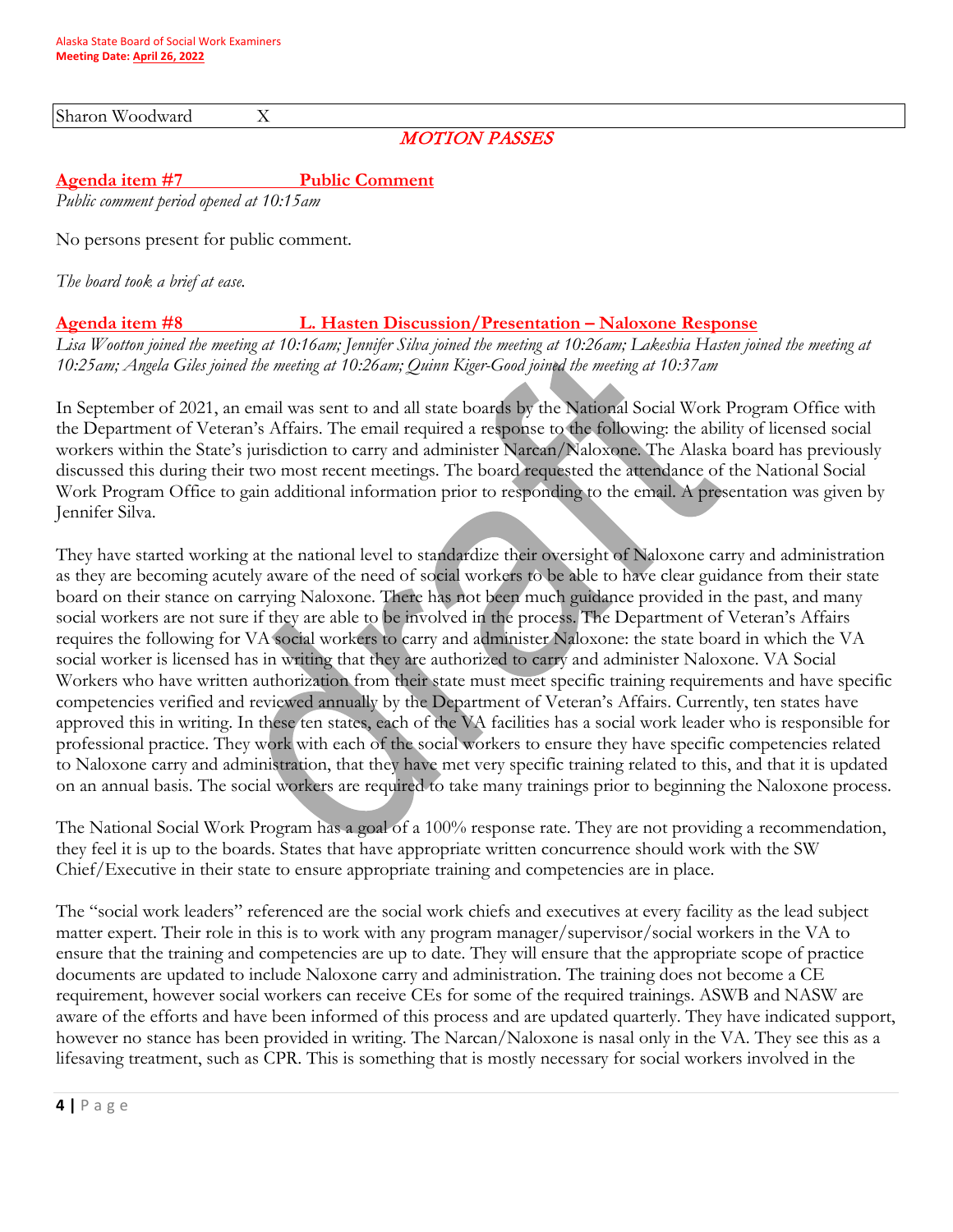community. This may also be beneficial for those in rural areas where there may not be other options, such as getting to a hospital in a timely manner.

Brandon inquires if the statement is only for those in the VA system or if this is for the general licensing body. Lisa Wootton confirms that this statement is only regarding those social workers that work for the VA. She states if the board would like to change the statement to ensure it is specific enough to VA social workers only, that would be something she would be willing to discuss. Jennifer Silva notes that the ten other states that have responded have made this statewide for all social worker licensees, not just those in the VA. Some of the boards inquire about the good Samaritan law. If someone is working as a social worker, they are not covered under the good Samaritan law. The Ohio board has written in their regulations that the good Samaritan law covers workers as well, which is another route to take.

Several states have this in regulation, depending on how involved their social workers are involved in the community, however that is not required for this statement. They state that there is not a rush, and if there are more questions, they are willing to answer them.

TASK for RLS Derr/OLE Davis: reach out to NASW Alaska Chapter, EMS people from all over the state, other stakeholders etc., present to board. Board will review to consider a licensee wide statement rather than a VA based statement. If the board has any additional stakeholders/questions they would like to ask, board should reach out to OLE Davis to let her know. Staff will discuss with Director Chambers or Deputy Director Hoskinson to get feedback from the Department of Law since it sounds like they are wanting the board to absolve professional liability. Lacey wants to see if that is in our wheelhouse or something that we can do.

*Quinn Kiger-Good left the meeting at 10:54am; Lisa Wootton, Jennifer Silva, Lakeshia Hasten, and Angela Giles left the meeting at 10:58am*

## **Agenda item #9 Division Update**

*Administrative Operations Manager Melissa Dumas joined the meeting at 10:59am*

#### **A. 3rd Quarter Report FY2022**

Melissa Dumas presented the board's financial report for the third quarter of FY2022. The revenue for the board through March of 2022 was \$98,712.00, of which \$37,564.00 was received from the general fund\*, the direct expenditures for the board were \$127,019.00. The board's total expenditures were \$182,907.00, with a carry-over of \$42,590.00 in surplus from the prior year. Currently the deficit for the board is -\$41,606.00. A fee analysis is recommended once fee increases are reinstated.

\*General funds are requested as supplemental funds from the Legislature as the Division is unable to increase fees due to a mandate from the Governor. The general funds help offset the lost revenue due to the inability to increase fees. Additional general fund dollars be received for the board for FY2023, however the legislature has not yet made any determinations on this.

*Melissa Dumas left the meeting at 11:09am*

With additional time before the Regulation Review/Update, the board elected to move on to Administrative Business

## **Agenda item #10 Regulation Review/Update**

*Jun Maiquis joined the meeting at 11:26am*

**5 |** Page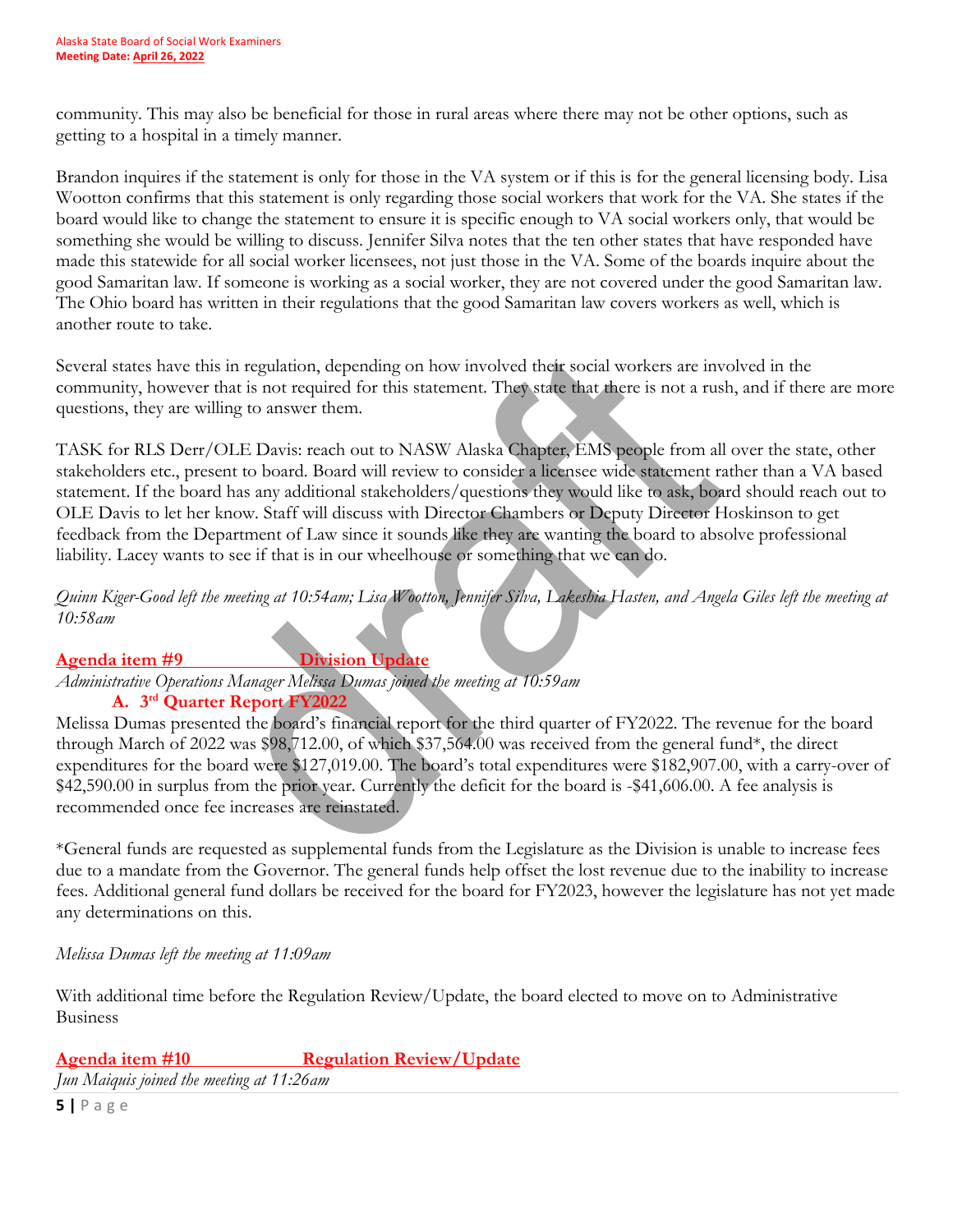The board reviewed the proposed changes to 12 AAC 18.108 for the Temporary Military Courtesy License as publicly noticed.

#### A motion duly made by Sharon Woodward, seconded by Gabriel King, and approved by unanimous consent, was:

#### Resolved that in considering public comments received and cost to private persons, adopt the proposed regulations for 12 AAC 18.108 Temporary Military Courtesy Licenses as amended.

The board reviewed 12 AAC 18.115 for the supervision of experience for clinical social work as publicly noticed.

## A motion duly made by Gabriel King, seconded by Sharon Woodward, and approved by unanimous consent, was:

## Resolved to adopt the proposed regulations for 12 AAC 18.115 Supervision of Experience for Clinical Social Work license as proposed and publicly noticed.

*Jun Maiquis left the meeting at 11:40am*

During the last board meeting, the board made a motion to require 3 telehealth CEs for initial licensure. Drafted language was prepared, presented to the board, and reviewed. Proposed language is as follows: (Words in **boldface and underlined** indicate language being added; words [CAPITALIZED AND

BRACKETED] indicate language being deleted.)

12 AAC 18.112(2)(B) is amended to read:

**12 AAC 18.112. Continued competency.** Proof of continued competency satisfactory to the board

includes

 (1) successful passage of the applicable examination in 12 AAC 18.105 within the two years immediately before the application; or

(2) verification of completion within the five years immediately preceding application of

(A) 1,500 hours of work as a social worker while holding a license similar

to that for which application has been made; and

(B) the continuing education requirements described in

12 AAC 18.210(a)(1)**,** [AND] (3)**, and (4)**. (Eff. 10/14/99, Register 152; am 8/29/2003, Register 167;

am 3/26/2020, Register 233; am \_\_\_\_/\_\_\_\_\_/\_\_\_\_\_, Register \_\_\_\_\_\_\_)

**Authority:** AS 08.95.030 AS 08.95.120

## A motion duly made by Sharon Woodward, seconded by Gabriel King, and approved by unanimous consent, was:

 Resolved to approve the draft language to add three teletherapy hours for initial licensure to 12 AAC 18.112 Continued Competency regulations.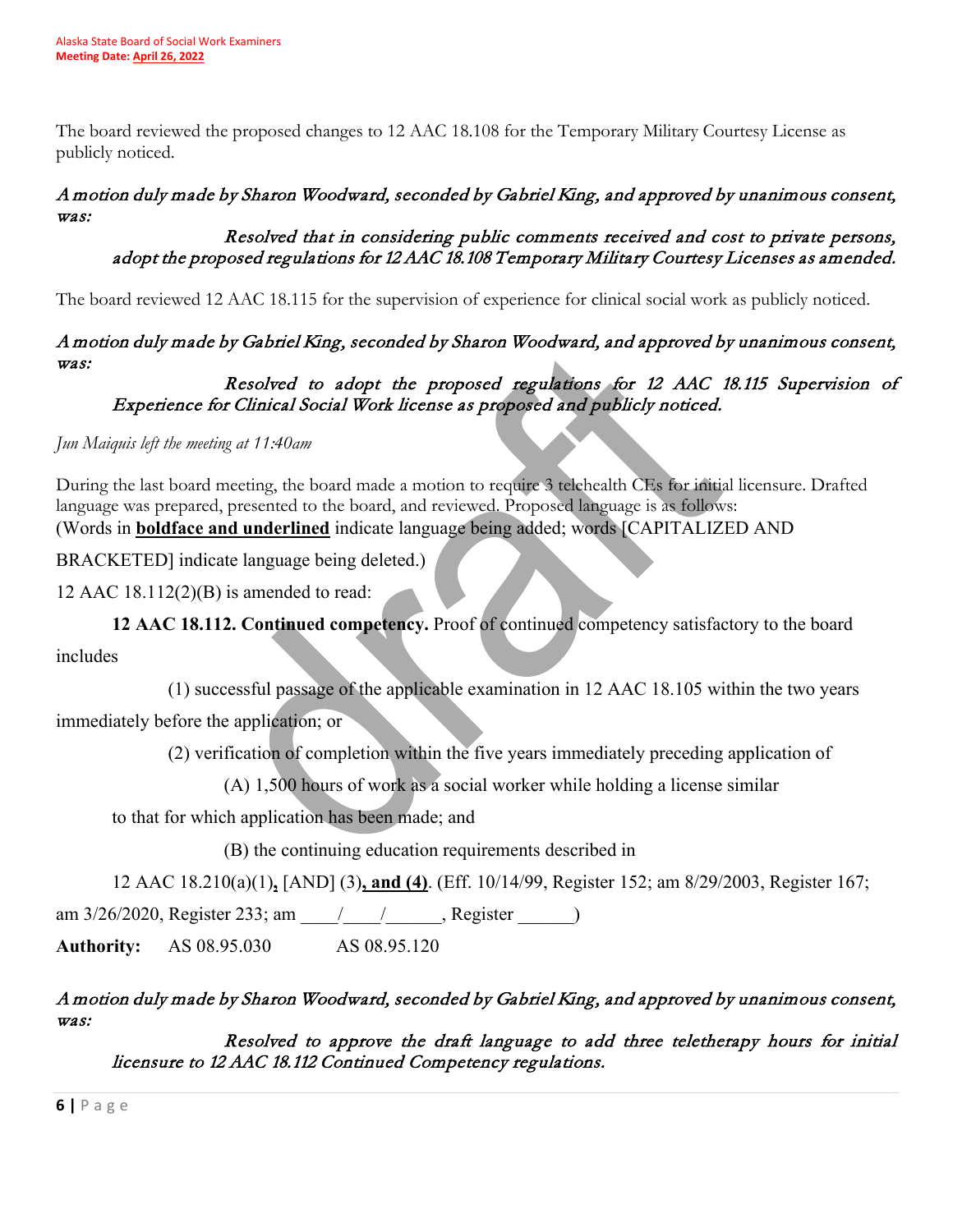#### Agenda item #11 LUNCH

*The board took a recess for lunch at 11:46am The board returns from recess and is back on record at 12:45pm*

#### **Agenda item #12 Old Business**

#### **A. Application Flowcharts/Decision Trees**

During the last meeting, the board discussed a flowchart/decision tree created by Brandon that assisted the board in processing LCSW applications. The board expressed interest in receiving one for each application type. OLE Davis created a flowchart for each application type based on the document prepared by Brandon. These were presented to the board. The board approved the drafted forms, and noted that it would be helpful to have as a PDF version. OLE Davis will adjust the forms to be fillable PDFs, and will distribute both the PDF and Word versions to the board via email.

## **Agenda item #13 New Business**

**A. Disciplinary Matrix – Florida review** During the February 15, 2022 board meeting, the board expressed their aspiration to create a Disciplinary Matrix and listed this as a priority for new board members. The board recalled hearing that another mental health board

currently had a Disciplinary Matrix, and was interested in having this presented at the next board meeting as an example. OLE Davis reached out to RLS Derr and the other mental health boards, and found that no Disciplinary Matrix currently exists for these boards. The PCO board has received a copy of Florida's Disciplinary Matrix. This was presented to the board. Board members are asked to review this over the upcoming months, particularly when reviewing investigative cases, to further discuss creating a matrix for the board at an upcoming meeting.

Sharon Woodward inquired about the current fines the Social Work board upholds for disciplinary actions. OLE Davis will reach out to our paralegal and our investigator for this information, and will pass the information on.

#### **B. FY2022 Annual Report**

The FY2022 Annual Report is due by June 30, 2022. The Division's recommendation is to build off what the board has from the previous year.

Sharon will complete the Narrative section. Gabriel will assist with description of travel and all travel the board is asking for (Budget Recommendations), and the Goals and Objectives. Brandon will complete the Proposed Legislative Recommendations and the Regulatory Recommendations. All sections will be sent to OLE Davis by May 31<sup>st</sup>. The combined sections will be put on OnBoard for initial review. Any changes to be made will be sent to OLE Davis. The board will have a one-hour meeting to approve the annual report on the record.

## **Agenda item #14 Administrative Business**

#### **A. Correspondence**

There is no correspondence to present to the board. This will remain on each agenda in order to address any correspondence that may be received between the finalization of the agenda and the next meeting date.

#### **B. Examiner Update**

-Renewal Update: The Social Work renewal applications are live online as of April 26, 2022. The paper application has also been posted on the website. Letters were sent out to all licensees alerting them of the renewal going live.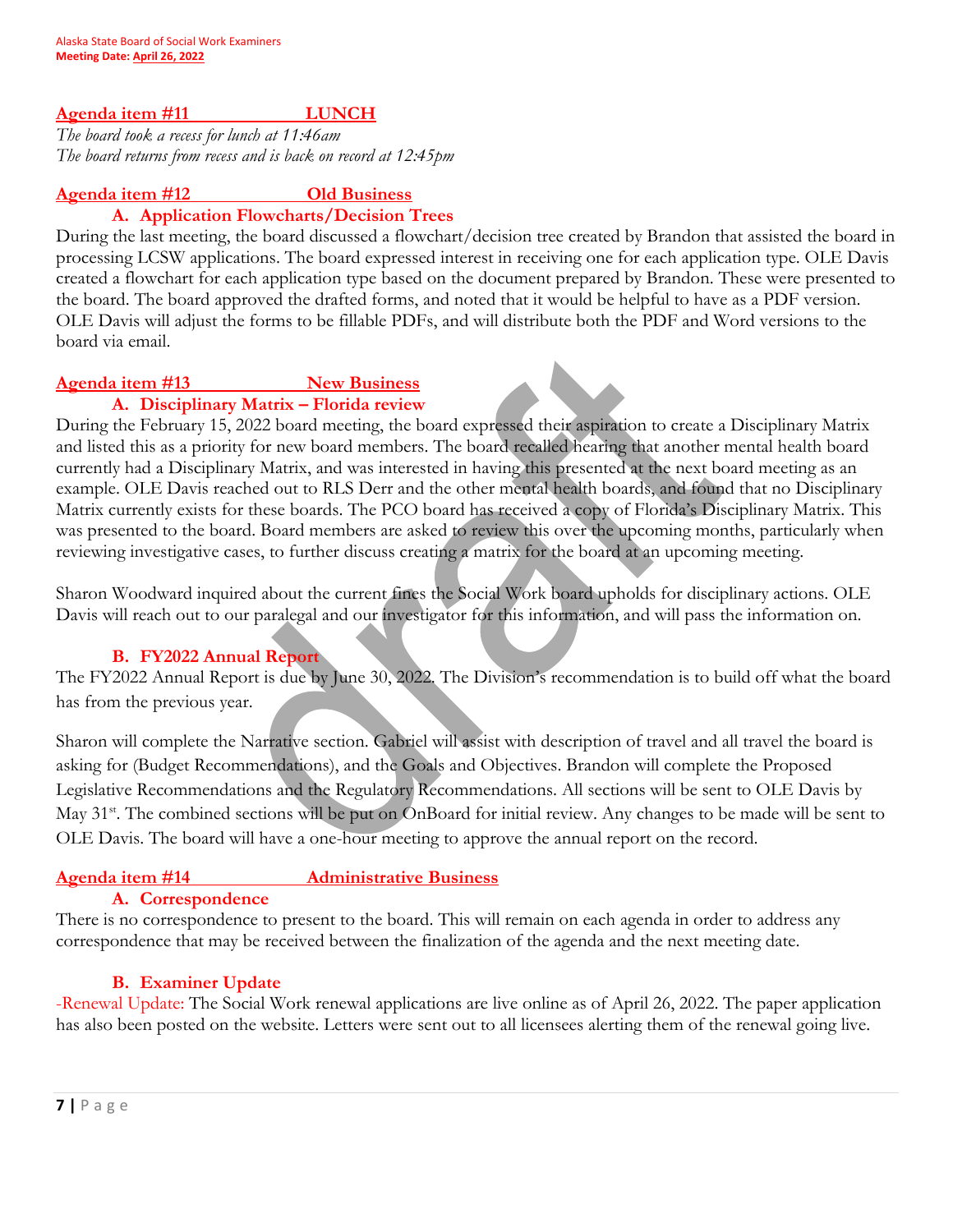-Letters sent to licensees (ethics/investigative costs, continuing education): The Continuing Education (CE) letter sent out clarified the valid dates for CE credits to be earned before renewal, directed licensees to the board's Position Statement on the clarification of Substance Abuse, clarified CEs used to gain initial licensure cannot be used towards renewals, and directed licensees to the CE regulations. These clarifications were also posted to the website. Quite a few questions about the letter were received, mainly confirming that information in the letter was correct. The Investigative Cost letter sent out alerted the license base to the rising investigative costs the Social Work board is experiencing, and asked licensees to review the NASW Code of Ethics now and on a regular basis. The board sent this letter to do everything in their power to keep licensing costs down for their profession. A few licensees expressed concern that renewal fees would be increased during this renewal period, which is not the case.

-Board Member vacancy posted: The Board Member vacancy has been posted on the website and is below the Continuing Education clarification posting mentioned above. The board requests that this be moved higher up on the website to be easily visible.

#### **C. ASWB Delegate Meeting – August 4, 2022**

ASWB is hosting a virtual three-hour Delegate Meeting on August 4, 2022. Gabriel King would like to attend as the delegate for Alaska. It was confirmed that a public member of the board can attend as a delegate. Brandon will be an alternate. OLE Davis will pass on additional information on how to register when received.

Sharon Woodward is attending the ASWB Education meeting later this month. Brandon would like to put an update from this meeting on the next agenda, along with an update from the ASWB Delegate meeting in August, and the new board member training Gabriel will be attending in June.

#### **D. Future Meetings**

The board sets a tentative one-hour meeting starting at 12pm for June 14, 2022 to approve the Annual Report on the record and any regulation changes, if complete.

#### **Agenda item #15 Adjourn**

A motion duly made by Sharon Woodward, seconded by Gabriel King, and approved by unanimous consent, was:

Resolved to adjourn the Alaska State Social Work Board Meeting at 1:43PM

**Adjourned at 1:43PM** 

Respectfully Submitted By: